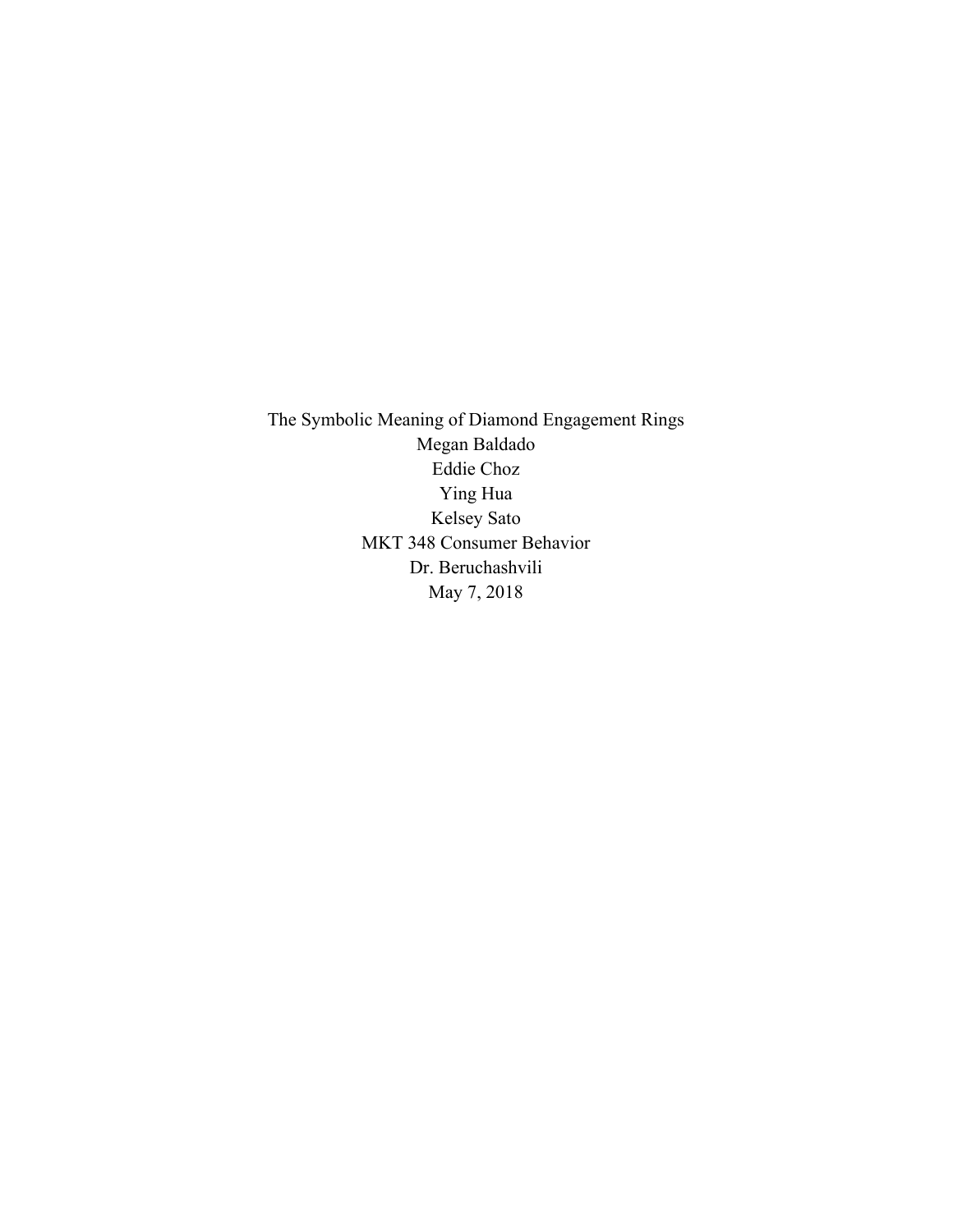## **Symbolism**

Based on our interviews, all of our receivers and givers agree that diamond rings mean "love and forever." One of the receivers, KC, states that the diamond ring means a promise from her partner. They were in a long distance relationship where she lived in Philippines and her partner, Alejandro, lived in Nevada. For her, the ring was a promise to her that he will take care of her and their love would last forever. However, some of the receivers think it is acceptable if they get married or engaged without diamond ring. Elena said that it was just important to have a ring which shows that "you are old fashion-ly taken for".

Based on the receivers and givers responses, they are both influenced by their culture. Most of them mentioned that they think it is normal to get married with diamond rings since it is culturally expected of them. This cultural norm has lasted for a long time, so the concept that the diamond represents "love and forever" will always be in the back of their minds. Though, not receiving a diamond engagement ring would not change the strength of the relationship and feelings of the person. This can suggest why some of the informants mentioned that receiving specifically a diamond ring was not that important.

# **Gestation**

Almost all the givers spent high effort and time into looking for the "perfect" ring. That effort impacted the receivers greatly. They were more appreciative and proud at the fact their partner spent a lot of time searching for a ring the receiver would like. Even though the receivers did not strongly desire a diamond engagement ring, the fact that their partner put a lot of effort made the ring mean more. This was shared in Elena's interview. She said that her future husband did so much to make sure that the ring was perfect for her and even considered how the ring would affect her work. It gave the ring more meaning to both the giver and receiver.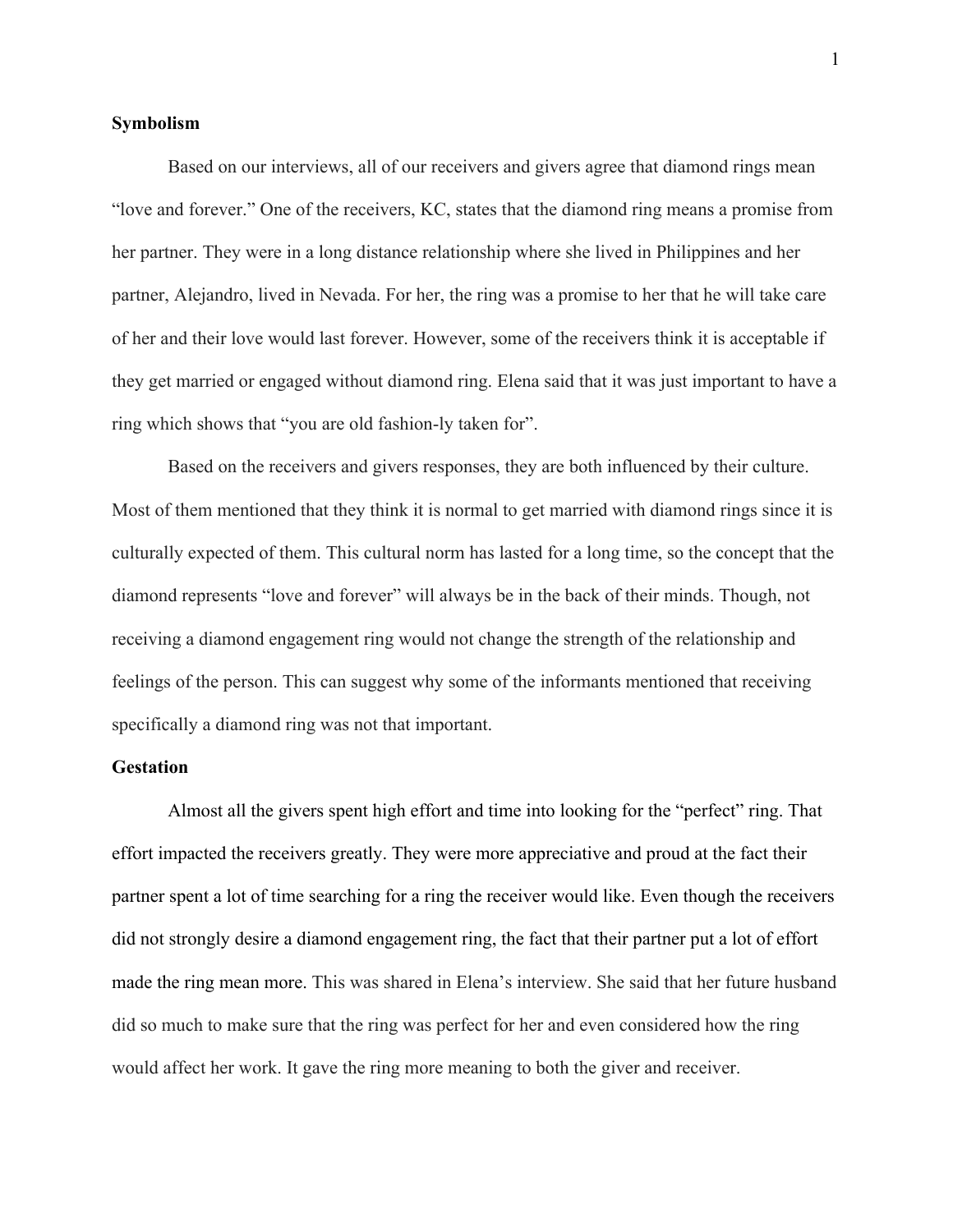Furthermore, one of the givers, Drew, mentioned that during the proposal, girls have the chance to say no. Although he might not care about giving a diamond engagement ring, he knows that girls cares. Since he loves this girl and cares about her needs, he made sure that he presented her with a diamond ring.

## **Presentation**

Based on our informants proposal stories, the meaning that the presentation gave to the ring was primarily because it was reflective of their relationship. The best example to support this is the proposal of Steven and Natalie. Steven wanted the proposal to be grand and perfect. It was on fourth of July and they were lighting fireworks together; however, he accidently dropped the ring, Natalie fell, and nothing went quite as planned. Nevertheless, when asked about their engagement, they both explained this story laughing and agreed that it was the perfect reflection of their relationship.

### **Reformulation**

The gesture and the presentation of the ring strengthened and affirmed the relationships of the couples. Again using the example of Steven and Natalie, they bonded over the hiccups in the proposal even more. When looking at KC's and Alejandro's engagement, his presentation was very casual. Regardless of that, to KC since they had a long distance relationship, it meant that he would always be there for her. It strengthened and affirmed what they had together.

### **Associations**

At first some of the receivers said that they did not require the ring for the proposal; however, when other factors such as family, friends, and expectations came up, they admitted that they would want a ring. The diamond industry has created an associated reference group for men and women. Men's associated references group, is a happy fiancé because he gave her "the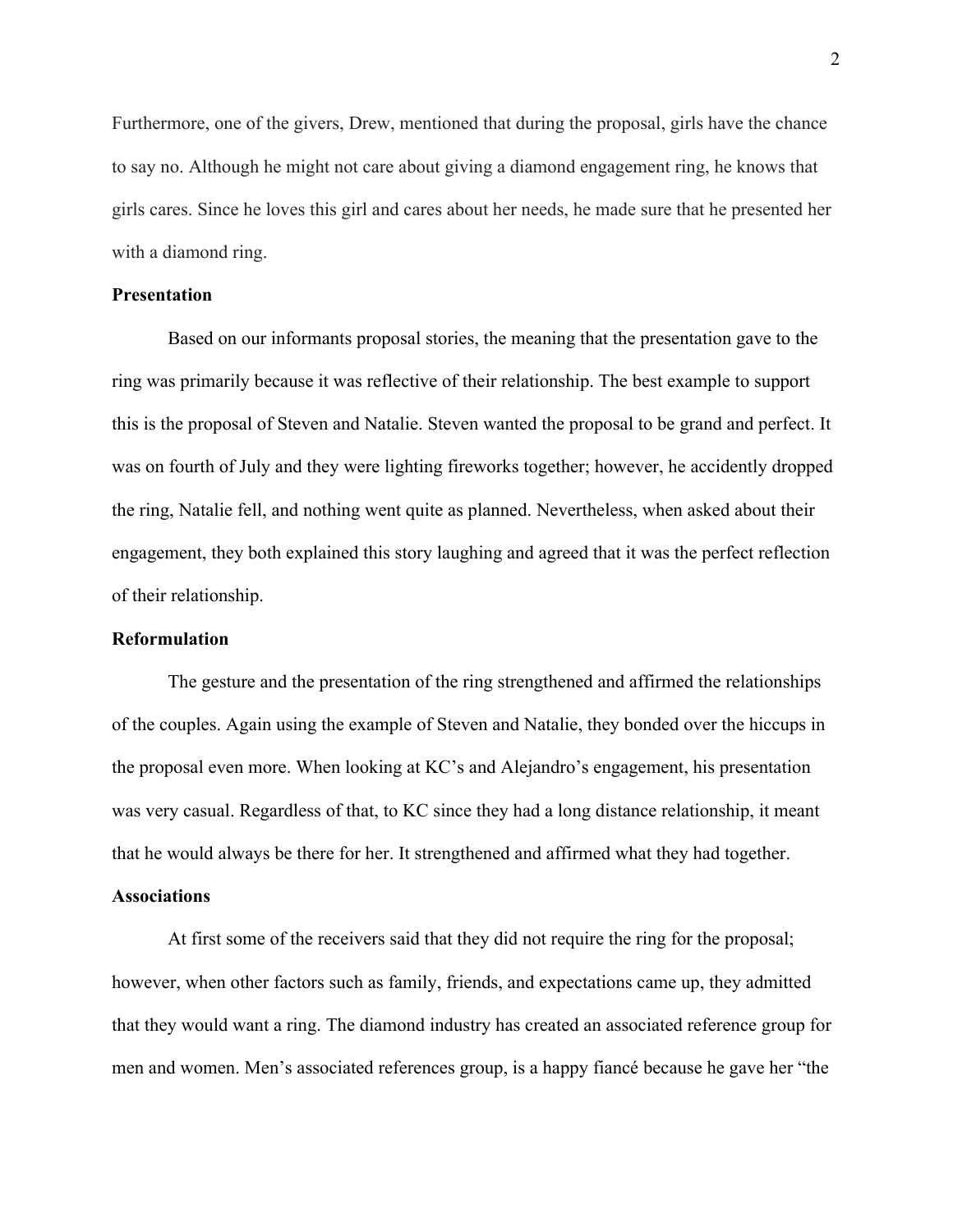ring." Women's associated reference group is a bride to be that has an engagement ring.

## **Cultural Meaning**

Based on the interviews, one of the reasons why the receiver wants the ring is based on cultural norms and pressure that their family and friends gives them. For the informants Elena and Damon, Damon's family was present during the proposal which took place on a vacation in Germany. Immediately after Elena showed everyone that was there and she FaceTimed her best friend and family back home. This shows that family was her top priority.

Only recently have cultures given women some type of freedom and independence. Susannah Wellford (2017) explains in U.S. News that in America, "marriage has evolved a lot since the times when women had to marry to survive. Love and emotional support are the key reasons that people marry now, not financial necessity." Though, there are still some old fashion families need to know that someone will take care of their daughter for them. The best way for them to know that the giver is financially stable is a diamond engagement ring. If the giver can provide an expensive ring, then that must mean that they can take care of their daughter. It also shows to the public that the woman is marrying a man of money and maybe even status. Elena claimed that if she received a ring with a smaller diamond, she wouldn't care; however, she would feel like she would have to defend her finance for giving her a ring that had less of a monetary value. In addition, another receiver, Natalie, mentioned influences from her Armenian heritage. She mentioned that the taste and style for a ring is rooted to the typically "flashy" taste in Armenian culture. She states that being able to show off a fancy looking ring helps with family approval.

Contrary to that, the receiver, KC, mentions filipino culture and why she did not expect a diamond ring. Living in the Philippines, she stated that it was uncommon to be presented with a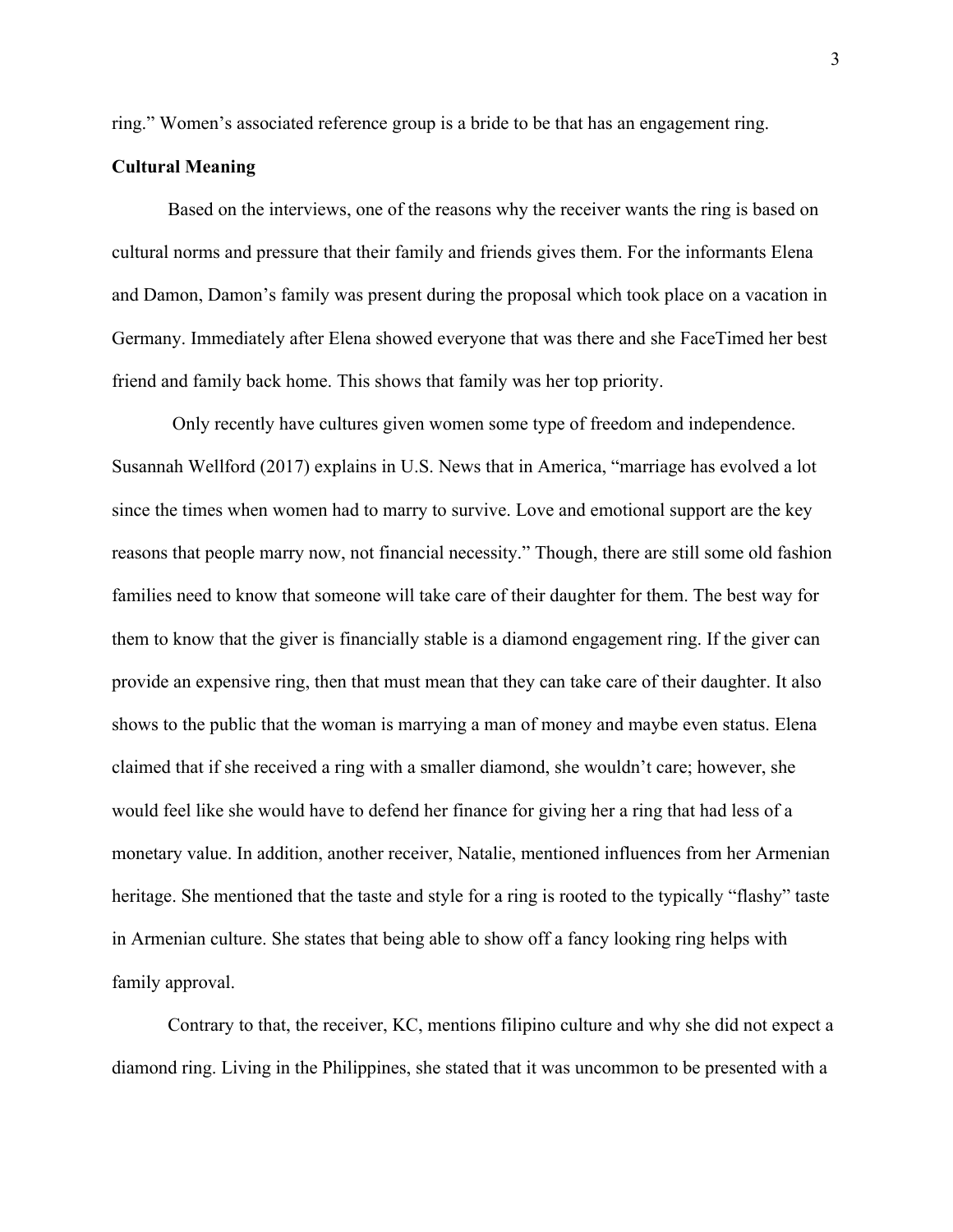diamond engagement ring. The meaning of the ring was different for her culturally; however, she admitted that receiving the ring also helped with family approval. The cultural expectations between these two informants are different, yet the visible gesture of effort and financial stability reassured their families.

# **Beliefs**

Historically speaking, men were expected by society to provide for their spouse. According to the article "The true significance of a diamond engagement ring, and how to make it even more special!," Toby Gray (n.d.) states, "a diamond engagement ring is a symbol of certainty for a woman, it represents the security that comes with being in a committed relationship, and tells all the world that she is significant in your eyes." Using KC and Alejandro's situation, the ring represents a promise that they will not only reunite, but also get married one day.

### **Importance**

When asked what makes a diamond engagement ring important to our informants, most of them used language such as "it's just what you do," "it's what's expected," or "it's a custom." However; it was revealed that the importance of the ring was not for them as individuals.

The importance of a diamond ring for receivers ultimately came down to receiving family and social approval. KC and Elena both admitted that although they were not necessarily looking for a diamond engagement ring, being able to show it to their family and have their approval meant a lot to them.

The primary importance of a diamond ring amongst the givers is to make their partner happy. A majority of the givers admitted to spending a lot of time and high effort to research engagement rings and what their partner might like in terms of style. They all mentioned that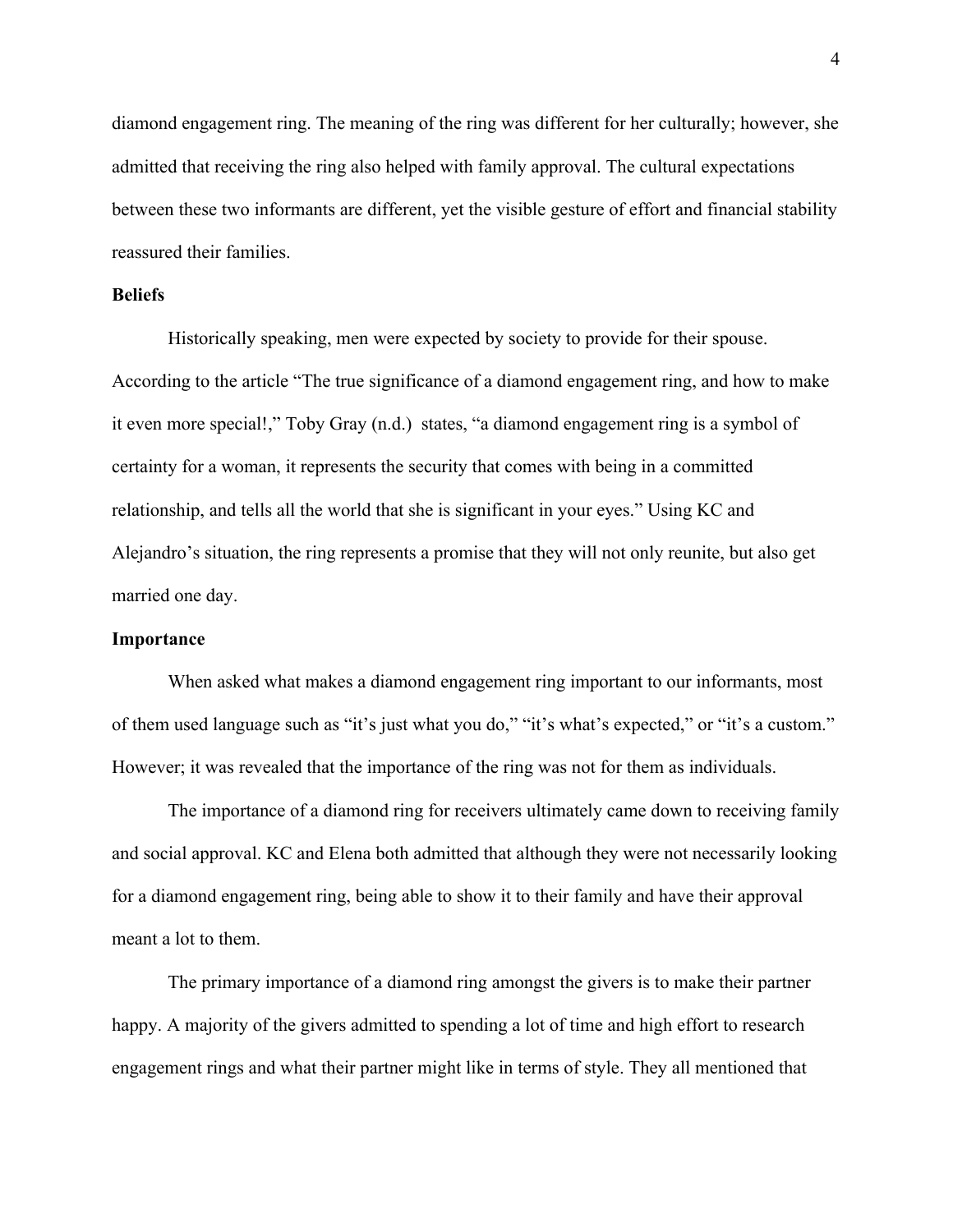their partner is going to "wear the ring for the rest of their life" so their partner's taste and style was the most important consideration. Their partner needed to like it, but the givers also needed to be able to afford it. All the givers stated that finances and cost is a secondary consideration, so once they found a "perfect" ring in regards to style, they then sought out for the best price.

#### **Marketing and Consumer Implications**

After conducting interviews and analyzing the responses, we found that our receivers still believe in the symbolism of getting an engagement ring. They know that it is important to have the ring as a symbol of being officially "taken" and no longer single; however, some explained that it did not necessarily have to be a diamond ring. This is important for jewelers and marketers to be aware of. The trend and cultural norm of giving and receiving a diamond ring may not be as popular going forward in the future. While it has a long history of tradition, a few of our receivers would be satisfied with alternative rings.

It is clear to see that family and culture play a big part in why couples still follow the tradition of giving a diamond ring. There are lot of external pressures that make them feel like they need to conform to this. This includes their family, friends, colleagues, and society as a whole. Deciding to not give a diamond ring could cause a lot of judgement and criticism from others, especially since diamonds are supposed to mean "forever". It is common to see pictures of engaged couples (specifically on social media) where the bride-to-be is showcasing her ring. These pictures are constant reminders saying that diamond rings are for getting engaged. Not following this may make the couple feel like they are not engaged.

### **Recommendations**

The slogan "a diamond is forever" takes partial credit for the tradition of giving diamond engagement rings. Jacob Shamsian (2017) says that, "the reason diamonds are the gem of choice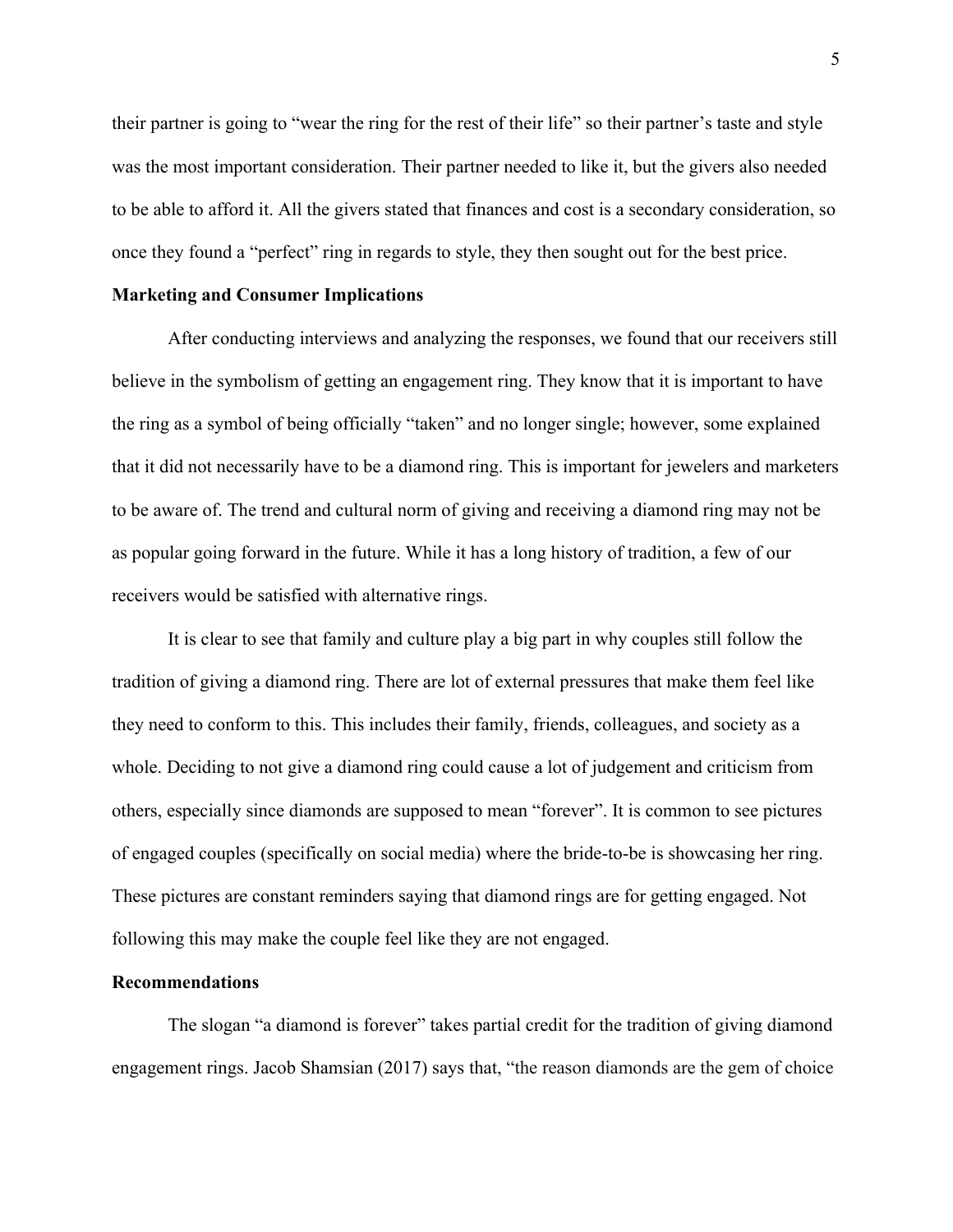is because of a massively successful advertising campaign from one of the biggest diamond companies in the history of the world". This marketing campaign and slogan has brainwashed consumers in believing that they have to give diamond engagement rings. Marketers need to work hard to help continue this trend if they want to make sales in the future. Jewelers should promote their diamond rings through commercials that appeal to consumers emotions. To be more specific, it should elicit positive emotional appeal where the consumer thinks about their parents and grandparents getting engaged and married. It will hopefully make them want to follow in their footsteps of engaging with a diamond ring.

Companies need to be prepared for the possible changes in the diamond ring engagement trend. Based off what our receivers mentioned, it would be a smart move to offer alternative rings. It could be rings that still have diamonds but also incorporates gems like rubies, emeralds, or sapphires. This is something that can already be seen with celebrities and famous figures. Kate Middleton received an oval sapphire gem ring that was surrounded by a bed of diamonds which was proposed to her by Prince William. Since consumers are easily influenced by people like this, it can be assumed that there will be a demand for these types of rings in the future.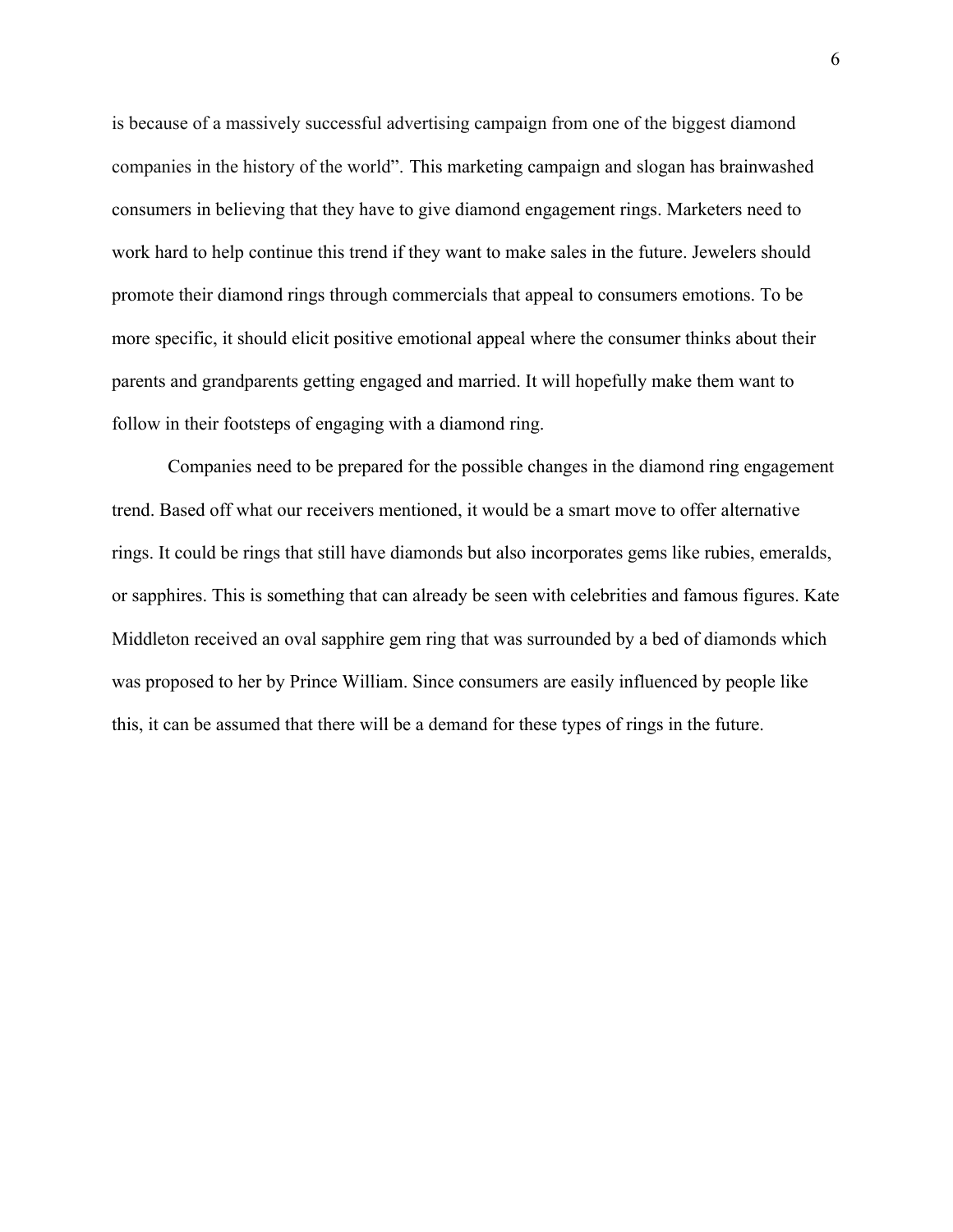# References

- Gray, Todd (n.d.). The true significance of a diamond engagement ring, and how to make it even more special! Retrieved May 7, 2018, from http://niceice.com/true-significance-diamondengagement-ring/
- Shamsian, Jacob (2017, April 07). We've all been tricked into thinking you need a diamond to get engaged - here's how it all started. Retrieved May 7, 2018, from http://www.thisisinsider.com/why-do-we-propose-with-diamond-rings-2017-4
- Wellford, Susannah (2017, August 15). Independent Women. Retrieved May 7, 2018, from https://www.usnews.com/opinion/civil-wars/articles/2017-08-15/how-marriage-isevolving-in-a-time-of-womens-independence